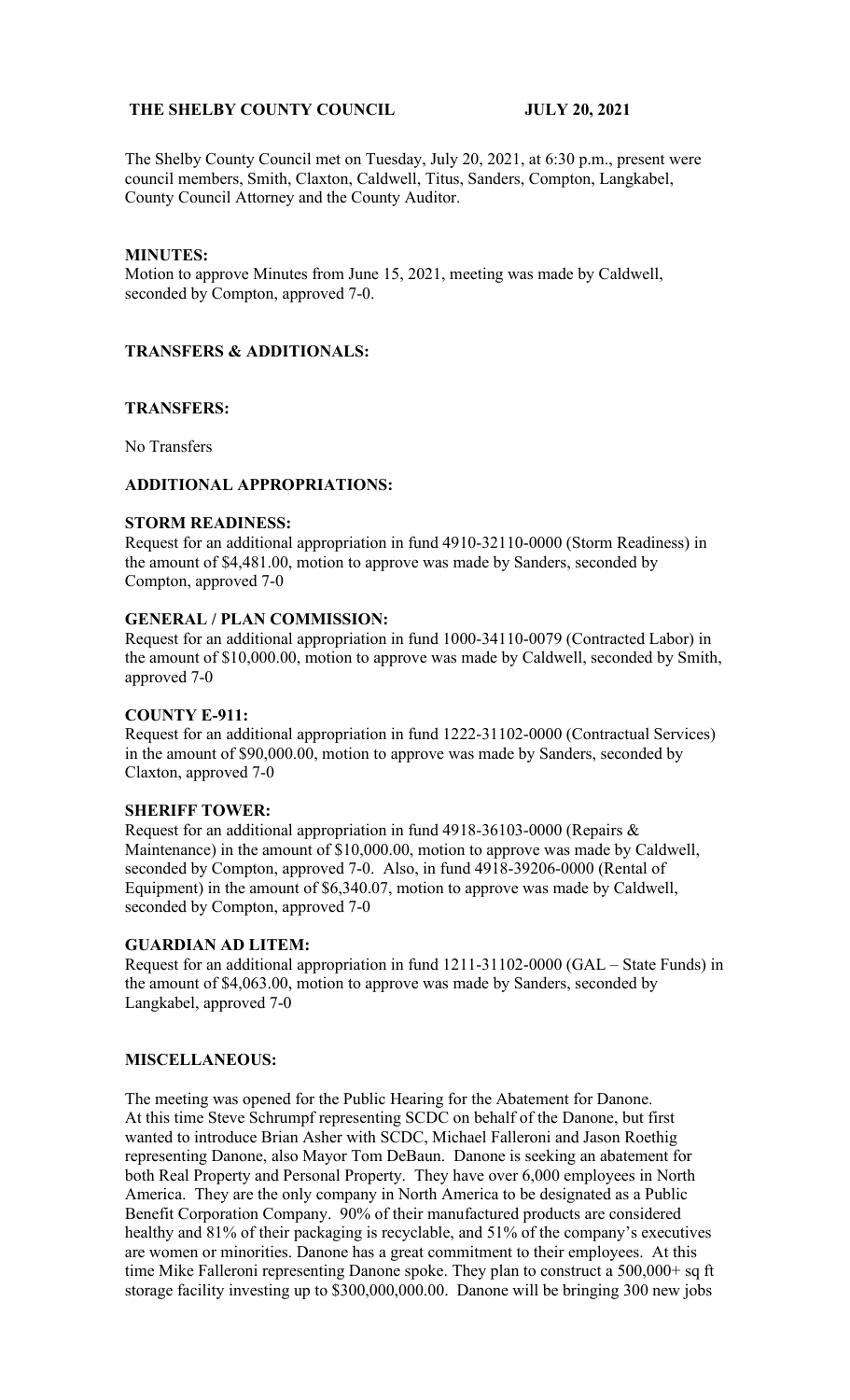with an average pay of \$25.00 per hour plus benefits, which consists of a 40% fringe benefit load. Shelby County is positioned well for distribution with its central location and close access to interstates and highways. Then Jason Roethig Director of Engineering with Danone spoke. Jason wanted to thank everyone for all their help they have put in working on this project. Mayor Tom DeBaun thanked everyone also. At this time there was a motion to close the Public Meeting made by Claxton, seconded by Caldwell approved 7-0. Motion to approve Resolution 2021-20 was made by Caldwell, seconded by Claxton approved 7-0.

# **SUPERIOR COURT II. / NEW COPIER REQUEST:**

Judge Riggins spoke last month about the need for a new copier. The Council had tabled previous discussions so they could investigate a little further. Motion to approve the purchase out of Cum Cap Development was made by Smith, seconded by Langkabel, approved 7-0